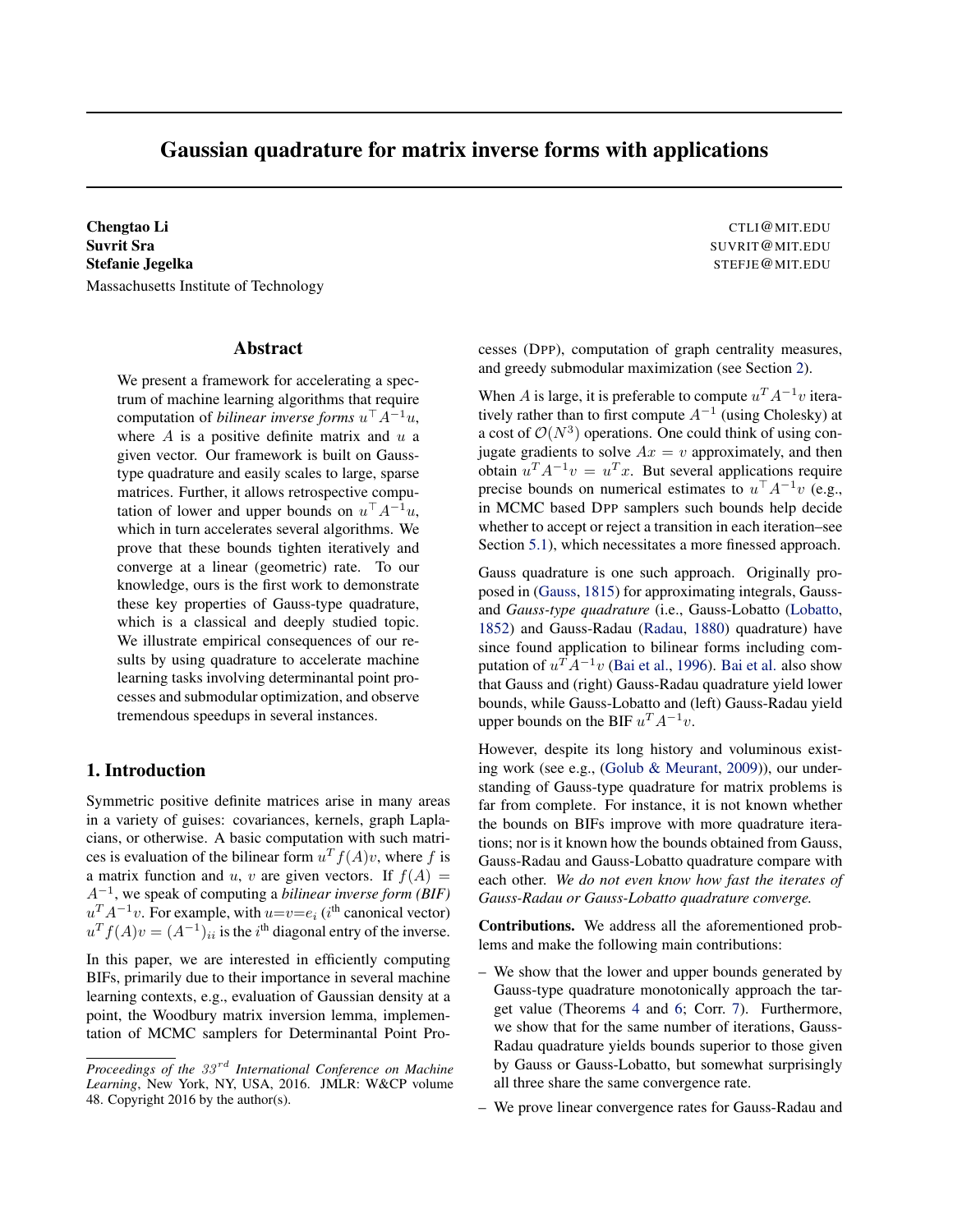Gauss-Lobatto explicitly (Theorems 5 and 8; Corr. 9).

– We demonstrate implications of our results for two tasks: (i) scalable Markov chain sampling from a DPP; and (ii) running a greedy algorithm for submodular optimization. In these applications, quadrature accelerates computations, and the bounds aid early stopping.

Indeed, on large-scale sparse problems our methods lead to even several orders of magnitude in speedup.

Related Work. There exist a number of methods for efficiently approximating matrix bilinear forms. Brezinski (1999) and Brezinski et al. (2012) use extrapolation of matrix moments and interpolation to estimate the 2-norm error of linear systems and the trace of the matrix inverse. Fika et al. (2014) extend the extrapolation method to BIFs and show that the derived one-term and two-term approximations coincide with Gauss quadrature, hence providing lower bounds. Further generalizations address  $x^* f(A)y$  for a Hermitian matrix *A* (Fika & Mitrouli, 2015). In addition, other methods exist for estimating trace of a matrix function (Bai & Golub, 1996; Brezinski et al., 2012; Fika & Koukouvinos, 2015) or diagonal elements of matrix inverse (Bekas et al., 2007; Tang & Saad, 2012).

Many of these methods may be applied to computing BIFs. But they do not provide intervals bounding the target value, just approximations. Thus, a black-box use of these methods may change the execution of an algorithm whose decisions (e.g., whether to transit in a Markov Chain) rely on the BIF value to be within a specific interval. Such changes can break the correctness of the algorithm. Our framework, in contrast, yields iteratively tighter lower and upper bounds (Section 4), so the algorithm is guaranteed to make correct decisions (Section 5).

# 2. Motivating Applications

BIFs are important to numerous problems. We recount below several notable examples: in all cases, efficient computation of bounds on BIFs is key to making the algorithms practical.

Determinantal Point Processes. A determinantal point process (DPP) is a distribution over subsets of a set *Y*  $(|\mathcal{Y}| = N)$ . In its *L-ensemble* form, a DPP uses a positive semidefinite kernel  $L \in \mathbb{R}^{N \times N}$ , and to a set  $Y \subseteq \mathcal{Y}$  assigns probability  $P(Y) \propto \det(L_Y)$  where  $L_Y$  is the submatrix of *L* indexed by entries in *Y*. If we restrict to  $|Y| = k$ , we obtain a *k*-DPP. DPP's are widely used in machine learning, see e.g., the survey (Kulesza & Taskar, 2012).

Exact sampling from a (*k*-)DPP requires eigendecomposition of *L* (Hough et al., 2006), which is prohibitive. For large *N*, Metropolis Hastings (MH) or Gibbs sampling are preferred and state-of-the-art. Therein the core task is to compute transition probabilities – an expression involving BIFs – which are compared with a random scalar threshold. For MH (Belabbas & Wolfe, 2009; Anari et al., 2016), the transition probabilities from a current subset (state) *Y* to *Y'* are  $\min\{1, L_{u,u} - L_{u,Y}L_Y^{-1}L_{Y,u}\}$  for  $Y' = Y \cup \{u\}$ ; and  $\min\{1, L_{u,u} - L_{u,Y'}L_{Y'}^{-1}L_{Y',u}\}$  for  $Y' = Y \setminus \{u\}$ . In a *k*-DPP, the moves are swaps with transition probabilities min  $\left\{1, \frac{L_{u,u} - L_{u,Y'} L_{Y'}^{-1} L_{Y',u}}{L_{I} - L_{I}^{-1} L_{I'}}\right\}$  $L_{v,v} - L_{v,Y'} L_{Y'}^{-1} L_{Y',v}$  $\}$  for replacing  $v \in Y$  by  $u \notin Y$  (and  $Y' = Y \setminus \{v\}$ ). We illustrate this application in greater detail in Section 5.1.

DPPs are also useful for (repulsive) priors in Bayesian models (Rocková & George, 2015; Kwok & Adams, 2012). Inference for such latent variable models uses Gibbs sampling, which again involves BIFs.

Submodular optimization, Sensing. Algorithms for maximizing submodular functions can equally benefit from efficient BIF bounds. Given a positive definite matrix  $K \in$  $\mathbb{R}^{N \times N}$ , the set function  $F(S) = \log \det(K_S)$  is *submodular*: for all  $S \subseteq T \subseteq [N]$  and  $i \in [N] \setminus T$ , it holds that  $F(S \cup \{i\}) - F(S) \geq F(T \cup \{i\}) - F(T).$ 

Finding the set  $S^* \subseteq [N]$  that maximizes  $F(S)$  is a key task for MAP inference with DPPs (Gillenwater et al., 2012), matrix approximations by column selection (Boutsidis et al., 2009; Sviridenko et al., 2015) and sensing Krause et al. (2008). For the latter, we model spatial phenomena (temperature, pollution) via Gaussian Processes and select locations to maximize the joint entropy  $F_1(S)$  =  $H(X_S) = \log \det(K_S) + \text{const}$  of the observed variables, or the mutual information  $F_2(S) = I(X_S; X_{[N] \setminus S})$  between observed and unobserved variables.

Greedy algorithms for maximizing monotone (Nemhauser et al., 1978) or non-monotone (Buchbinder et al., 2012) submodular functions rely on marginal gains of the form

$$
F_1(S \cup \{i\}) - F_1(S) = \log(K_i - K_{iS}K_S^{-1}K_{Si});
$$
  
\n
$$
F_1(T \setminus \{i\}) - F_1(T) = -\log(K_i - K_{iU}K_U^{-1}K_{Ui});
$$
  
\n
$$
F_2(S \cup \{i\}) - F_2(S) = \log \frac{K_i - K_{iS}K_S^{-1}K_{Si}}{K_i - K_{iS}K_S^{-1}K_{Si}}
$$

for  $U = T \setminus \{i\}$  and  $\overline{S} = [N] \setminus S$ . The algorithms compare those gains to a random threshold, or find an item with the largest gain. In both cases, efficient BIF bounds offer speedups. They can be combined with lazy (Minoux, 1978) and stochastic greedy algorithms (Mirzasoleiman et al., 2015).

Network Analysis, Centrality. When analyzing relationships and information flows between connected entities in a network, such as people, organizations, computers, smart hardwares, etc. (Scott, 2012; Leskovec et al., 2008; Atzori et al., 2010; Fenu et al., 2013; Estrada & Higham, 2010; Benzi & Klymko, 2013), an important question is to mea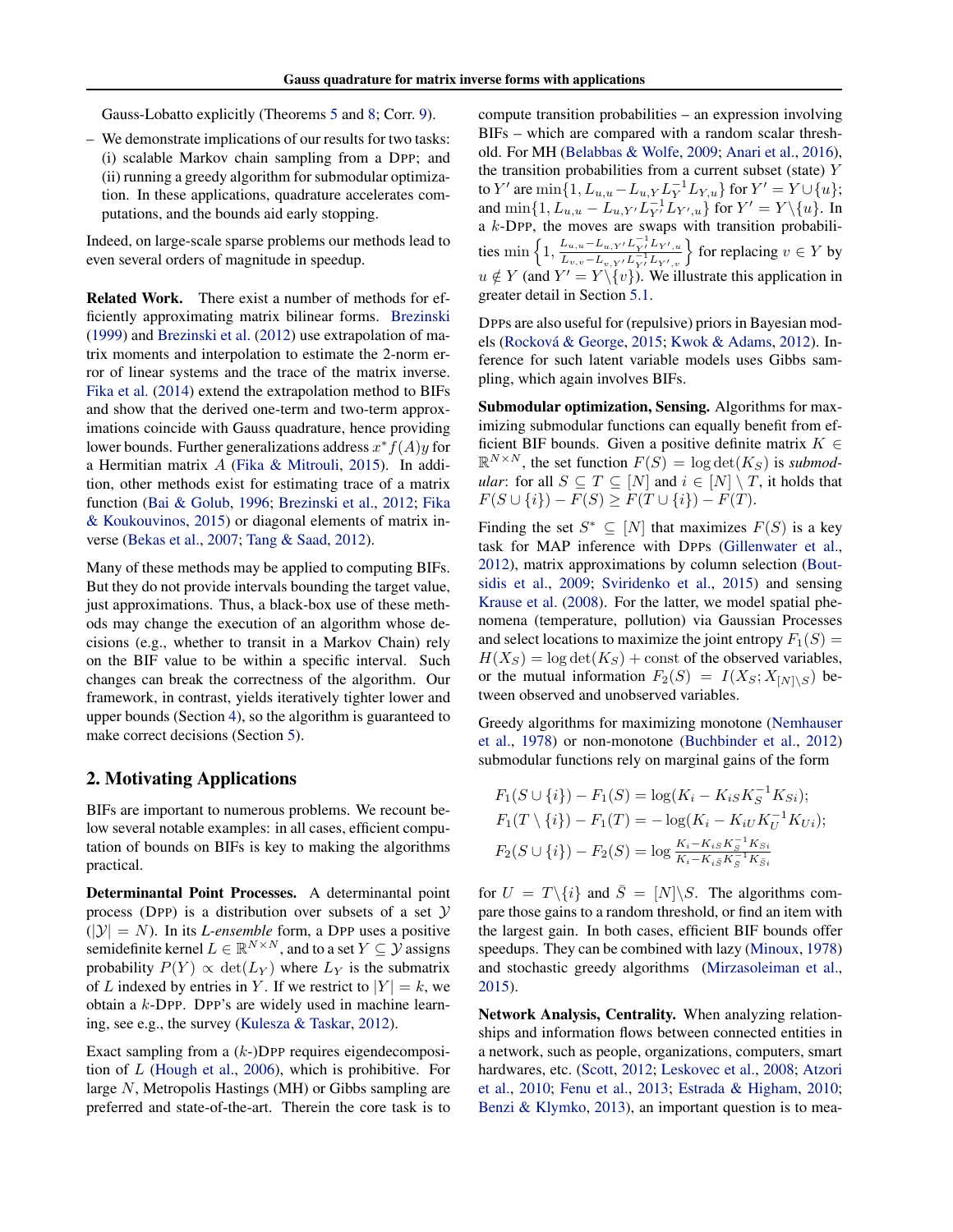sure popularity, centrality, or importance of a node.

Several existing popularity measures can be expressed as the solution to a large-scale linear system. For example, *PageRank* (Page et al., 1999) is the solution to  $(I - (1 \alpha$ ) $A^{\top}$ ) $x = \alpha \mathbf{1}/N$ , and *Bonacich centrality* (Bonacich, 1987) is the solution to  $(I - \alpha A)x = 1$ , where *A* is the adjacency matrix. When computing local estimates, i.e., only a few entries of *x*, we obtain exactly the task of computing BIFs (Wasow, 1952; Lee et al., 2014). Moreover, we may only need local estimates to an accuracy sufficient for determining which entry is larger, a setting where our quadrature based bounds on BIFs will be useful.

Scientific Computing. In computational physics BIFs are used for estimating selected entries of the inverse of a large sparse matrix. More generally, BIFs can help in estimating the trace of the inverse, a computational substep in lattice Quantum Chromodynamics (Dong & Liu, 1994; Frommer et al., 2012), some signal processing tasks (Golub et al., 2008), and in Gaussian Process (GP) Regression (Rasmussen & Williams, 2006), e.g., for estimating variances. In numerical linear algebra, BIFs are used in rational approximations (Sidje & Saad, 2011), evaluation of Green's function (Freericks, 2006), and selective inversion of sparse matrices (Lin et al., 2011a;b; Lee et al., 2014). A notable use is the design of preconditioners (Benzi & Golub, 1999) and uncertainty quantification (Bekas et al., 2009).

Benefiting from fast iterative bounds. Many of the above examples use BIFs to rank values, to identify the largest value or compare them to a scalar or to each other. In such cases, we first compute fast, crude lower and upper bounds on a BIF, refining iteratively, just as far as needed to determine the comparison. Figure 1 in Section 4.4 illustrates the evolution of these bounds, and Section 5 explains details.

### 3. Background on Gauss Quadrature

For convenience, we begin by recalling key aspects of Gauss quadrature,<sup>1</sup> as applied to computing  $u^{\top} f(A)v$ , for an  $N \times N$  symmetric positive definite matrix A that has *simple* eigenvalues, arbitrary vectors *u, v*, and a matrix function *f*. For a more detailed account of the relevant background on Gauss-type quadratures please refer to Appendix A, or (Golub & Meurant, 2009).

It suffices to consider  $u^{\top} f(A)u$  thanks to the identity

$$
u^{\top} f(A)v = \frac{1}{4} (u+v)^{\top} f(A)(u+v) - \frac{1}{4} (u-v)^{\top} f(A)(u-v).
$$

Let  $A = Q^{\top} \Lambda Q$  be the eigendecomposition of A where Q

is orthonormal. Letting  $\tilde{u} = Qu$ , we then have

$$
u^{\top} f(A) u = \tilde{u}^{\top} f(\Lambda) \tilde{u} = \sum_{i=1}^{N} f(\lambda_i) \tilde{u}_i^2.
$$

Toward computing  $u^T f(A)u$ , a key conceptual step is to write the above sum as the Riemann-Stieltjes integral

$$
I[f] := u^{\top} f(A) u = \int_{\lambda_{\min}}^{\lambda_{\max}} f(\lambda) d\alpha(\lambda), \quad (3.1)
$$

where  $\lambda_{\min} \in (0, \lambda_1)$ ,  $\lambda_{\max} > \lambda_N$ , and  $\alpha(\lambda)$  is piecewise constant measure defined by

$$
\alpha(\lambda) := \begin{cases} 0, & \lambda < \lambda_1, \\ \sum_{j=1}^k \tilde{u}_j^2, & \lambda_k \leq \lambda < \lambda_{k+1}, & k < N, \\ \sum_{j=1}^N \tilde{u}_j^2, & \lambda_N \leq \lambda. \end{cases}
$$

Our task now reduces to approximating the integral (3.1), for which we invoke the powerful idea of Gauss-type quadratures (Gauss, 1815; Radau, 1880; Lobatto, 1852; Gautschi, 1981). We rewrite the integral (3.1) as

$$
I[f] := Q_n + R_n = \sum_{i=1}^n \omega_i f(\theta_i) + \sum_{i=1}^m \nu_i f(\tau_i) + R_n[f],
$$
\n(3.2)

where  $Q_n$  denotes the *n*th degree approximation and  $R_n$ denotes the remainder term. In representation (3.2) the *weights*  $\{\omega_i\}_{i=1}^n$ ,  $\{\nu_i\}_{i=1}^m$ , and quadrature *nodes*  $\{\theta_i\}_{i=1}^n$ are unknown, while the values  ${\lbrace \tau_i \rbrace}_{i=1}^m$  are prescribed and lie outside the interval of integration ( $\lambda_{\min}, \lambda_{\max}$ ).

Different choices of these parameters yield different quadrature rules:  $m = 0$  gives Gauss quadrature (Gauss, 1815);  $m = 1$  with  $\tau_1 = \lambda_{\min}$  ( $\tau_1 = \lambda_{\max}$ ) gives left (right) Gauss-Radau quadrature (Radau, 1880); *m* = 2 with  $\tau_1 = \lambda_{\min}$  and  $\tau_2 = \lambda_{\max}$  yields Gauss-Lobatto quadrature (Lobatto, 1852); while for general *m* we obtain Gauss-Christoffel quadrature (Gautschi, 1981).

The weights  $\{\omega_i\}_{i=1}^n$ ,  $\{\nu_i\}_{i=1}^m$  and nodes  $\{\theta_i\}_{i=1}^n$  are chosen such that if *f* is a polynomial of degree less than  $2n + m - 1$ , then the interpolation  $I[f] = Q_n$  is *exact*. For Gauss quadrature, we can recursively build the *Jacobi matrix*

$$
J_n = \begin{bmatrix} \alpha_1 & \beta_1 & & & \\ \beta_1 & \alpha_2 & \beta_2 & & \\ & \beta_2 & \ddots & & \\ & & \ddots & \ddots & \\ & & & \alpha_{n-1} & \beta_{n-1} \\ & & & & \beta_{n-1} & \alpha_n \end{bmatrix},
$$
 (3.3)

and obtain from its spectrum the desired weights and nodes. Theorem 1 makes this more precise.

Theorem 1. *(Wilf, 1962; Golub & Welsch, 1969) The*  $e$ igenvalues of  $J_n$  form the nodes  $\{\theta_i\}_{i=1}^n$  of Gauss quadra*ture; the weights*  $\{\omega_i\}_{i=1}^n$  *are given by the squares of the first components of the eigenvectors of*  $J_n$ *.* 

<sup>&</sup>lt;sup>1</sup>The summary in this section is derived from various sources: (Gautschi, 1981; Bai et al., 1996; Golub & Meurant, 2009). Experts can skim this section for collecting our notation before moving onto Section 4, which contains our new results.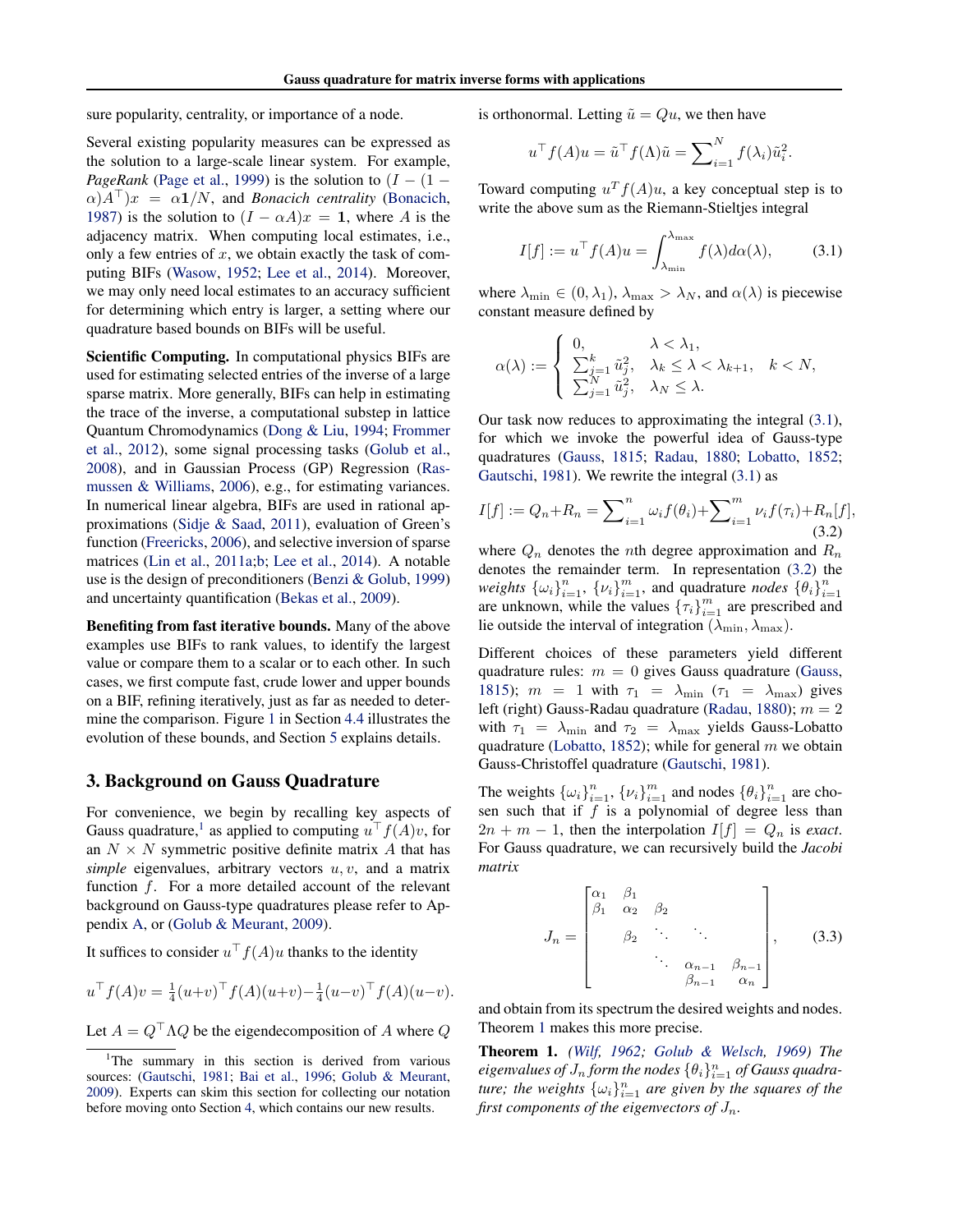Algorithm 1 Gauss Quadrature Lanczos (GQL)

**Input:** Matrix *A*, vector *u*; lower and upper bounds  $\lambda_{\min}$  and  $\lambda_{\text{max}}$  on the spectrum of A

Output:  $(g_i, g_i^{\text{fr}}, g_i^{\text{lr}}, g_i^{\text{lo}})$ : Gauss, right Gauss-Radau, left Gauss-Radau, and Gauss-Lobatto quadrature estimates for each *i*

**Initialize**:  $u_0 = u/||u||$ ,  $g_1 = ||u||/u_0^{\top} A u_0$ ,  $i = 2$ 

for  $i = 1$  to  $N$  do

Update *J<sup>i</sup>* using a Lanczos iteration

Solve for the modified Jacobi matrices  $J_i^{\text{lr}}$ ,  $J_i^{\text{rr}}$  and  $J_i^{\text{lo}}$ .

Compute  $g_i$ ,  $g_i^{\text{tr}}$ ,  $g_i^{\text{lr}}$  and  $g_i^{\text{lo}}$  with Sherman-Morrison formula. end for

If  $J_n$  has the eigendecomposition  $P_n^{\dagger} \Gamma P_n$ , then for Gauss quadrature Theorem 1 yields

$$
Q_n = \sum_{i=1}^n \omega_i f(\theta_i) = e_1^\top P_n^\top f(\Gamma) P_n e_1 = e_1^\top f(J_n) e_1.
$$
\n(3.4)

Given *A* and *u*, our task is to compute  $Q_n$  and the Jacobi matrix  $J_n$ . For BIFs, we have that  $f(J_n) = J_n^{-1}$ , so (3.4) becomes  $Q_n = e_1^T J_n^{-1} e_1$ , which can be computed recursively using the Lanczos algorithm (Lanczos, 1950). For Gauss-Radau and Gauss-Lobatto quadrature we can compute modified versions of Jacobi matrices  $J_n^{\text{lr}}$  (for left Gauss-Radau),  $J_n^{\text{rr}}$  (for right Gauss-Radau) and  $J_n^{\text{lo}}$  (for Gauss-Lobatto) based on  $J_n$ . The corresponding nodes and weights, and thus the approximation of Gauss-Radau and Gauss-Lobatto quadratures, are then obtained from these modified Jacobi matrices, similar to Gauss quadrature. Aggregating all these computations yields an algorithm that iteratively obtains bounds on  $u^T A^{-1} u$ . The combined procedure, *Gauss Quadrature Lanczos (GQL)* (Golub & Meurant, 1997), is summarily presented as Algorithm 1. The complete algorithm may be found in Appendix A.

**Theorem 2.** *(Meurant, 1997) Let*  $g_i$ ,  $g_i^{lr}$ ,  $g_i^{rr}$ , and  $g_i^{lo}$  be *the i-th iterates of Gauss, left Gauss-Radau, right Gauss-Radau, and Gauss-Lobatto quadrature, respectively, as computed by Alg. 1. Then, g<sup>i</sup> and grr <sup>i</sup> provide lower bounds on*  $u^{\top} A^{-1}u$ , while  $g_i^{lr}$  *and*  $g_i^{lo}$  *provide upper bounds.* 

It turns out that the bounds given by Gauss quadrature have a close relation to the approximation error of conjugate gradient (CG) applied to a suitable problem. Since we know the convergence rate of CG, we can obtain from it the following estimate on the *relative error* of Gauss quadrature.

Theorem 3 (Relative error Gauss quadrature). *The i-th iterate of Gauss quadrature satisfies the relative error bound*

$$
\frac{g_N - g_i}{g_N} \le 2\left(\frac{\sqrt{\kappa} - 1}{\sqrt{\kappa} + 1}\right)^i, \tag{3.5}
$$

*where*  $\kappa := \lambda_1(A)/\lambda_N(A)$  *is the condition number of A.* 

In other words, Theorem 3 shows that the iterates of Gauss quadrature have a linear (geometric) convergence rate.

# 4. Main Theoretical Results

In this section we summarize our main theoretical results. As before, detailed proofs may be found in Appendix B. The key questions that we answer are: (i) do the bounds on  $u^{\top} A^{-1}u$  generated by GQL improve monotonically with each iteration; (ii) how tight are these bounds; and (iii) how fast do Gauss-Radau and Gauss-Lobatto iterations converge? Our answers not only fill gaps in the literature on quadrature, but provide a theoretical base for speeding up algorithms for some applications (see Sections 2 and 5).

#### 4.1. Lower Bounds

Our first result shows that both Gauss and right Gauss-Radau quadratures give iteratively better lower bounds on  $u^{\top}A^{-1}u$ . Moreover, with the same number of iterations, right Gauss-Radau yields tighter bounds.

**Theorem 4.** Let  $i < N$ . Then,  $g_i^{rr}$  yields better bounds *than*  $g_i$  *but worse bounds than*  $g_{i+1}$ *; more precisely,* 

$$
g_i \le g_i^{rr} \le g_{i+1}, \ \ i < N.
$$

Combining Theorem 4 with the convergence rate of relative error for Gauss quadrature (Thm. 3) we obtain the following convergence rate estimate for right Gauss-Radau.

Theorem 5 (Relative error right Gauss-Radau). *For each iteration i, the right Gauss-Radau iterate grr <sup>i</sup> satisfies*

$$
\frac{g_N - g_i^{rr}}{g_N} \le 2 \Big(\frac{\sqrt{\kappa} - 1}{\sqrt{\kappa} + 1}\Big)^i.
$$

#### 4.2. Upper Bounds

Our second result compares Gauss-Lobatto with left Gauss-Radau quadrature.

**Theorem 6.** Let  $i < N$ . Then,  $g_i^{lr}$  gives better upper *bounds than*  $g_i^{lo}$  *but worse than*  $g_{i+1}^{lo}$ *; more precisely,* 

$$
g_{i+1}^{lo} \le g_i^{lr} \le g_i^{lo}, \quad i < N.
$$

This shows that bounds given by both Gauss-Lobatto and left Gauss-Radau become tighter with each iteration. For the same number of iterations, left Gauss-Radau provides a tighter bound than Gauss-Lobatto.

Combining the above two theorems, we obtain the following corollary for all four Gauss-type quadratures.

Corollary 7 (Monotonicity). *With increasing i, g<sup>i</sup> and grr i give increasingly better lower bounds and*  $g_i^{lr}$  *and*  $g_i^{lo}$  *give increasingly better upper bounds, that is,*

$$
g_i \le g_{i+1}; \quad g_i^r \le g_{i+1}^{r};
$$
  

$$
g_i^{lr} \ge g_{i+1}^{lr}; \quad g_i^{lo} \ge g_{i+1}^{lo}.
$$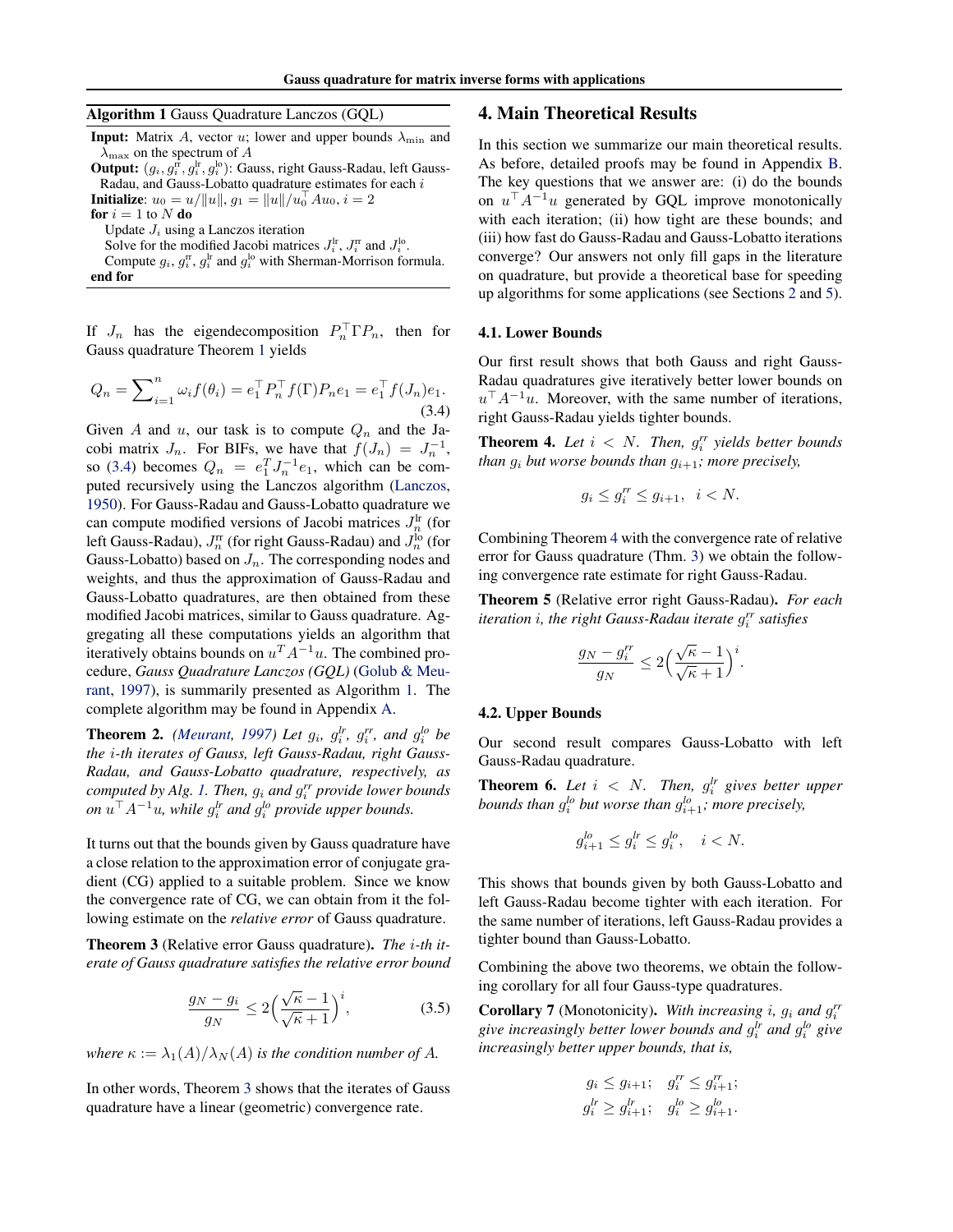#### 4.3. Convergence rates

Our next two results state linear convergence rates for left Gauss-Radau quadrature and Gauss-Lobatto quadrature applied to computing the BIF  $u^T A^{-1} u$ .

Theorem 8 (Relative error left Gauss-Radau). *For each i, the left Gauss-Radau iterate glr <sup>i</sup> satisfies*

$$
\frac{g_i^{lr}-g_N}{g_N}\leq 2\kappa^+\Big(\frac{\sqrt{\kappa}-1}{\sqrt{\kappa}+1}\Big)^i,
$$

*where*  $\kappa^+ := \lambda_N / \lambda_{\min}, i \leq N$ .

Theorem 8 shows that the error again decreases linearly, and it also depends on teh accuracy of  $\lambda_{\min}$ , our estimate of the smallest eigenvalue that determines the range of integration. Using the relations between left Gauss-Radau and Gauss-Lobatto, we readily obtain the following corollary.

Corollary 9 (Relative error Gauss-Lobatto). *For each i, the Gauss-Lobatto iterate glo <sup>i</sup> satisfies*

$$
\frac{g_i^{lo}-g_N}{g_N}\leq 2\kappa^+\Big(\frac{\sqrt{\kappa}-1}{\sqrt{\kappa}+1}\Big)^{i-1},
$$

*where*  $\kappa^+ := \lambda_N / \lambda_{\min}$  *and*  $i < N$ *.* 

Remarks All aforementioned results assumed that *A* is strictly positive definite with simple eigenvalues. In Appendix C, we show similar results for the more general case that *A* is only required to be symmetric, and *u* lies in the space spanned by eigenvectors of *A* corresponding to distinct positive eigenvalues.

#### 4.4. Empirical Evidence

Next, we empirically verify our the theoretical results shown above. We generate a random symmetric matrix  $A \in \mathbb{R}^{100 \times 100}$  with density 10%, where each entry is either zero or standard normal, and shift its diagonal entries to make its smallest eigenvalue  $\lambda_1 = 10^{-2}$ , thus making *A* positive definite. We set  $\lambda_{\min} = \lambda_1^- = (\lambda_1 - 10^{-5})$ and  $\lambda_{\text{max}} = \lambda_N^+ = (\lambda_N + 10^{-5})$ . We randomly sample  $u \in \mathbb{R}^{100}$  from a standard normal distribution. Figure 1 illustrates how the lower and upper bounds given by the four quadrature rules evolve with the number of iterations.

Figure 1 (b) and (c) show the sensitivity of the rules (except Gauss quadrature) to estimating the extremal eigenvalues. Specifically, we use  $\lambda_{\min} = 0.1\lambda_1^-$  and  $\lambda_{\max} = 10\lambda_N^+$ .

The plots in Figure 1 agree with the theoretical results. First, all quadrature rules are seen to yield iteratively tighter bounds. The bounds obtained by the Gauss-Radau quadrature are superior to those given by Gauss and Gauss-Lobatto quadrature (also numerically verified). Notably, the bounds given by all quadrature rules converge very fast – within 25 iterations they yield reasonably tight bounds.



Figure 1: Lower and upper bounds computed by Gausstype quadrature in each iteration on  $u^{\top} A^{-1} u$  with  $A \in$  $\mathbb{R}^{100\times100}$ 

It is valuable to see how the bounds are affected if we do not have good approximations to the extremal eigenvalues  $\lambda_1$  and  $\lambda_N$ . Since Gauss quadrature does not depend on the approximations  $\lambda_{\min} < \lambda_1$  and  $\lambda_{\max} > \lambda_N$ , its bounds remain the same in (a),(b),(c). Left Gauss-Radau depends on the quality of  $\lambda_{\min}$ , and, with a poor approximation takes more iterations to converge (Figure 1(b)). Right Gauss-Radau depends on the quality of  $\lambda_{\text{max}}$ ; thus, if we use  $\lambda_{\text{max}} = 10\lambda_N^+$  as our approximation, its bounds become worse (Figure 1(c)). However, its bounds are never worse than those obtained by Gauss quadrature. Finally, Gauss-Lobatto depends on both  $\lambda_{\min}$  and  $\lambda_{\max}$ , so its bounds become worse whenever we lack good approximations to  $\lambda_1$ or  $\lambda_N$ . Nevertheless, its quality is lower-bounded by left Gauss-Radau as stated in Theorem 6.

# 5. Algorithmic Results and Applications

Our theoretical results show that Gauss-Radau quadrature provides good lower and upper bounds to BIFs. More importantly, these bounds get iteratively tighter at a linear rate, finally becoming exact (see Appendix B). However, in many applications motivating our work (see Section 2), we do not need exact values of BIFs; bounds that are tight enough suffice for the algorithms to proceed. As a result, all these applications benefit from our theoretical results that provide iteratively tighter bounds. This idea translates into a *retrospective* framework for accelerating methods whose progress relies on knowing an interval containing the BIF. Whenever the algorithm takes a step (*transition*) that depends on a BIF (e.g., as in the next section, a state transition in a sampler if the BIF exceeds a certain threshold), we compute rough bounds on its value. If the bounds suffice to take the critical decision (e.g., decide the comparison), then we stop the quadrature. If they do not suffice, we take one or more additional iterations of quadrature to tighten the bound. Algorithm 2 makes this idea explicit.

We illustrate our framework by accelerating: (i) Markov chain sampling for (*k*-)DPPs; and (ii) maximization of a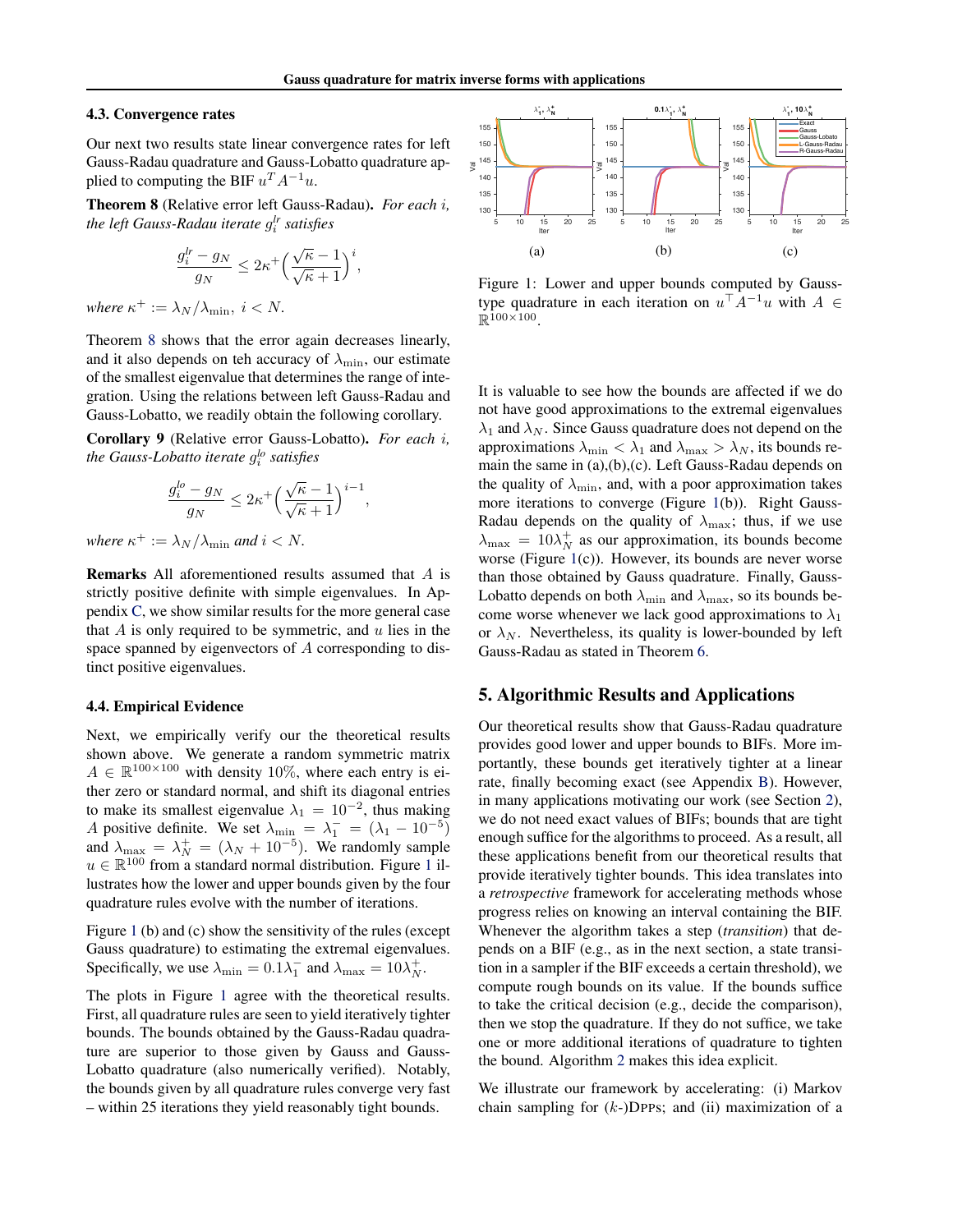| <b>Algorithm 2</b> Efficient Retrospective Framework         | <b>Algorithm</b>  |
|--------------------------------------------------------------|-------------------|
| <b>Input:</b> Algorithm with transitions that depend on BIFs | <b>Input: DPP</b> |
| while algorithm not yet done do                              | Output: $Y$       |
| while no transition request for values of a BIF do           | Randomly I        |
| proceed with the original algorithm                          | while chain       |
| end while                                                    | Pick $y \in$      |
| <b>if</b> exist transition request for values of a BIF then  | if $y \in Y$      |
| while bounds on the BIF not tight enough to make the tran-   | $Y' =$            |
| sition do                                                    | Compu             |
| Retrospectively run one more iteration of left and (or)      | if DPP.           |
| right Gauss-Radau to obtain tighter bounds.                  | $Y =$             |
| end while                                                    | end if            |
| Make the correct transition with bounds                      | else              |
| end if                                                       | $Y' =$            |
| end while                                                    | Compu             |
|                                                              | if not l          |

(specific) nonmonotone submodular function.

#### 5.1. Retrospective Markov Chain (*k*-)DPP

First, we use our framework to accelerate iterative samplers for Determinantal Point Processes. Specifically, we discuss MH sampling (Kang, 2013); the variant for Gibbs sampling follows analogously.

The key insight is that all state transitions of the Markov chain rely on a comparison between a scalar *p* and a quantity involving the bilinear inverse form. Given the current set *Y* , assume we propose to add element *y* to *Y* . The probability of transitioning to state  $Y \cup \{y\}$  is  $q =$  $\min\{1, L_{y,y} - L_y, Y L_Y^{-1} L_{Y,y}\}.$  To decide whether to accept this transition, we sample  $p \sim$  Uniform $(0, 1)$ ; if  $p < q$ then we accept the transition, otherwise we remain at *Y* . Hence, we need to compute *q* just accurately enough to decide whether  $p < q$ . To do so, we can use the aforementioned lower and upper bounds on  $L_{y, Y} L_Y^{-1} L_{Y, y}$ .

Let  $s_i$  and  $t_i$  be lower and upper bounds for this BIF in the *i*-th iteration of Gauss quadrature. If  $p \leq L_{y,y} - t_i$ , then we can safely accept the transition, if  $p \geq L_{y,y} - s_i$ , then we can safely reject the transition. Only if  $L_{y,y} - t_i$  $p < L_{y,y} - s_i$ , we cannot make a decision yet, and therefore retrospectively perform one more iteration of Gauss quadrature to obtain tighter upper and lower bounds  $s_{i+1}$ and  $t_{i+1}$ . We continue until the bounds are sharp enough to safely decide whether to make the transition. Note that in each iteration we make the same decision as we would with the exact value of the BIF, and hence the resulting algorithm (Algorithm 3) is an exact Markov chain for the DPP. In each iteration, it calls Algorithm 4, which uses step-wise lazy Gauss quadrature for deciding the comparison, while stopping as early as possible.

If we condition the DPP on observing a set of a fixed cardinality *k*, we obtain a *k*-DPP. The MH sampler for this process is similar, but a state transition corresponds to swapping two elements (adding *y* and removing *v* at the same

| <b>Algorithm 3</b> Gauss-DPP $(L)$ |  |  |  |  |
|------------------------------------|--|--|--|--|
|------------------------------------|--|--|--|--|

| <b>Input:</b> DPP kernel L; ground set $\mathcal{Y}$                                                  |
|-------------------------------------------------------------------------------------------------------|
| <b>Output:</b> Y sampled from exact DPP $(L)$                                                         |
| Randomly Initialize $Y \subseteq Y$                                                                   |
| while chain not mixed do                                                                              |
| Pick $y \in \mathcal{Y}, p \in (0, 1)$ uniformly randomly                                             |
| if $y \in Y$ then                                                                                     |
| $Y' = Y \setminus \{y\}$                                                                              |
| Compute bounds $\lambda_{\min}$ , $\lambda_{\max}$ on the spectrum of $L_{Y'}$                        |
| <b>if</b> DPPJUDGE( $L_{yy}$ -p, $L_{Y',y}$ , $L_{Y'}$ , $\lambda_{\min}$ , $\lambda_{\max}$ ) then   |
| $Y \equiv Y'$                                                                                         |
| end if                                                                                                |
| else                                                                                                  |
| $Y' = Y \cup \{y\}$                                                                                   |
| Compute bounds $\lambda_{\min}$ , $\lambda_{\max}$ on the spectrum of $L_Y$                           |
| <b>if not</b> DPPJUDGE( $L_{yy}-p$ , $L_{Y,y}$ , $L_{Y}$ , $\lambda_{\min}$ , $\lambda_{\max}$ ) then |
| $Y \equiv Y'$                                                                                         |
| end if                                                                                                |
| end if                                                                                                |
| end while                                                                                             |
|                                                                                                       |

|  | <b>Algorithm 4</b> DPPJUDGE( $t, u, A, \lambda_{\min}, \lambda_{\max}$ ) |  |  |
|--|--------------------------------------------------------------------------|--|--|
|--|--------------------------------------------------------------------------|--|--|

Input: target value *t*; vector *u*, matrix *A*; lower and upper bounds  $\lambda_{\min}$  and  $\lambda_{\max}$  on the spectrum of A **Output:** Return **true** if  $t < u<sup>T</sup> A<sup>-1</sup>u$ , **false** otherwise

| $5$ apparent recent in a control $\alpha$ is $\alpha$ , $\alpha$ is $\alpha$ , $\alpha$ in $\alpha$ in $\alpha$ |
|-----------------------------------------------------------------------------------------------------------------|
| while true do                                                                                                   |
| Run one Gauss-Radau iteration to get $g^{\text{tr}}$ and $g^{\text{tr}}$ for $u^{\top} A^{-1} u$ .              |
| if $t < q^{\text{rr}}$ then                                                                                     |
| return true                                                                                                     |
| else if $t \geq q^{\text{lr}}$ then                                                                             |
| return false                                                                                                    |
| end if                                                                                                          |
| $i=i+1$                                                                                                         |
| end while                                                                                                       |
|                                                                                                                 |

time). Assume the current set is  $Y = Y' \cup \{v\}$ . If we propose to delete  $v$  and add  $y$  to  $Y'$ , then the corresponding transition probability is

$$
q = \min\left\{1, \frac{L_{y,y} - L_{y,Y'} L_{Y'}^{-1} L_{Y',y}}{L_{v,v} - L_{v,Y'} L_{Y'}^{-1} L_{Y',v}}\right\}.
$$
 (5.1)

Again, we sample  $p \sim$  Uniform $(0, 1)$ , but now we must compute two quantities, and hence two sets of lower and upper bounds:  $s_i^y$ ,  $t_i^y$  for  $L_{y, Y'} L_{Y'}^{-1} L_{Y', y}$  in the *i*-th Gauss quadrature iteration, and  $s_j^v$ ,  $t_j^v$  for  $L_{v, Y'} L_{Y'}^{-1} L_{Y', v}$  in the *j*-th Gauss quadrature iteration. Then if we have  $p \leq$  $\frac{L_{y,y}-t_i^y}{L_{v,v}-s_j^y}$ , we can safely accept the transition; and if  $p \geq$  $\frac{L_{y,y} - s_j}{L_{v,v} - t_j^v}$  we can safely reject the transition; otherwise, we tighten the bounds via additional Gauss-Radau iterations.

Refinements. We could perform one iteration for both *y* and *v*, but it may be that one set of bounds is already sufficiently tight, while the other is loose. A straightforward idea would be to judge the tightness of the lower and upper bounds by their difference (gap)  $t_i - s_i$ , and decide accordingly which quadrature to iterate further.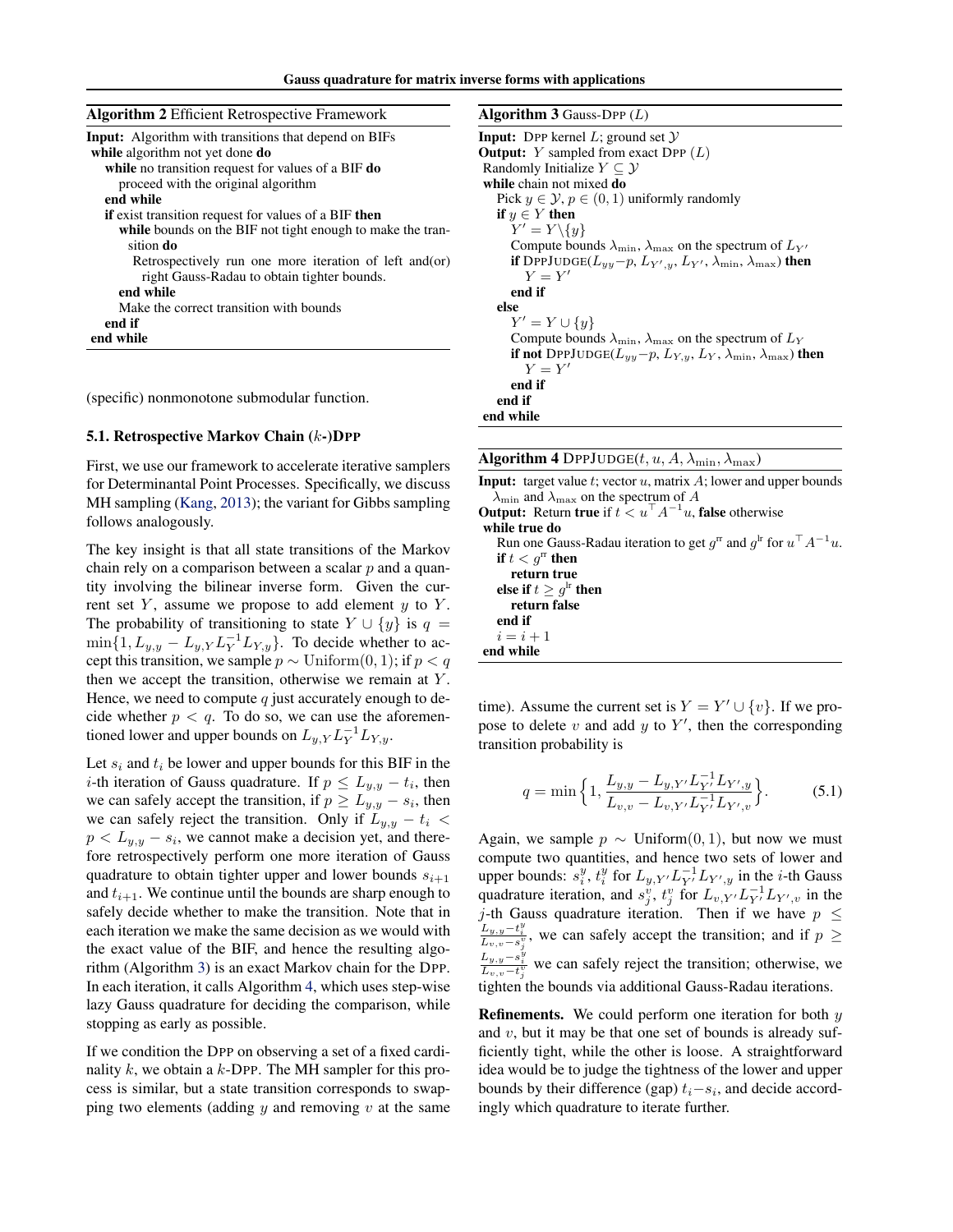But the bounds for *y* and *v* are not symmetric and contribute differently to the transition decision. In essence, we need to judge the relation between *p* and  $L_{y,y} - L_{y,Y} L_{Y}^{-1} L_{Y',y}$  $L_{v,v} = L_{v,Y} = L_{v,Y} = L_{Y} + L_{Y} = L_{Y}$ , or, equivalently, the relation between  $pL_{v,v} - L_{y,y}$  and  $pL_{v,Y'}L_{Y'}^{-1}L_{Y',v} - L_{y,Y'}L_{Y'}^{-1}L_{Y',y}$ . Since the left hand side is "easy", the essential part is the right hand side. Assuming that in practice the impact is larger when the gap is larger, we tighten the bounds for  $L_{v,Y} L_Y^{-1} L_{Y,v}$  if  $p(t_j^y - s_j^y) > (t_i^y - s_i^y)$ , and otherwise tighen the bounds for  $L_{y, Y} L_Y^{-1} L_{Y, y}$ . Details of the final algorithm with this refinement are shown in Appendix D.

#### 5.2. Retrospective Double Greedy Algorithm

As indicated in Section 2, a number of applications, including sensing and information maximization with Gaussian Processes, rely on maximizing a submodular function given as  $F(S) = \log \det(L_S)$ . In general, this function may be non-monotone. In this case, an algorithm of choice is the double greedy algorithm of Buchbinder et al. (2012).

The double greedy algorithm starts with two sets  $X_0 = \emptyset$ and  $Y_0 = Y$  and serially iterates through all elements to construct a near-optimal subset. At iteration *i*, it includes element *i* into  $X_{i-1}$  with probability  $q_i$ , and with probability  $1 - q_i$  it excludes *i* from  $Y_{i-1}$ . The decisive value  $q_i$  is determined by the marginal gains  $\Delta_i^- = F(Y_{i-1} \setminus \{i\})$  –  $F(Y_{i-1})$  and  $\Delta_i^+ = F(X_{i-1} \cup \{i\}) - F(X_{i-1})$ :

$$
q_i = [\Delta_i^+]_+ / [\Delta_i^+]_+ + [\Delta_i^-]_+.
$$

For the log-det function, we obtain

$$
\Delta_i^+ = -\log(L_{i,i} - L_{i,Y'_{i-1}} L_{Y'_{i-1}}^{-1} L_{Y'_{i-1},i})
$$
  

$$
\Delta_i^- = \log(L_{i,i} - L_{i,X_{i-1}} L_{X_{i-1}}^{-1} L_{X_{i-1},i}),
$$

where  $Y'_{i-1} = Y_{i-1} \setminus \{i\}$ . In other words, at iteration *i* the algorithm uniformly samples  $p \in (0, 1)$ , and then checks if

$$
p[\Delta_i^-]_+ \le (1-p)[\Delta_i^+]_+,
$$

and if true, adds *i* to  $X_{i-1}$ , otherwise removes it from  $Y_{i-1}$ .

This essential decision, whether to retain or discard an element, again involves bounding BIFs, for which we can take advantage of our framework, and profit from the typical sparsity of the data. Concretely, we retrospectively compute the lower and upper bounds on these BIFs, i.e., lower and upper bounds  $l_i^+$  and  $u_i^+$  on  $\Delta_i^+$ , and  $l_i^-$  and  $u_i^-$  on  $\Delta_i^-$ . If  $p[u_i^-]_+ \leq (1-p)[l_i^+]_+$  we safely add *i* to  $X_{i-1}$ ; if  $p[l_i^-]_+ > (1 - p)[u_i^+]_+$  we safely remove *i* from  $Y_{i-1}$ ; otherwise we compute a set of tighter bounds by further iterating the quadrature.

As before, the bounds for  $\Delta_i^-$  and  $\Delta_i^+$  may not contribute equally to the transition decision. We can again apply the

refinement mentioned in Section 5.1: if  $p([u_i^-]_+ - [l_i^-]_+) \le$  $(1-p)([u_i^+]_+ - [l_i^+]_+)$  we tighten bounds for  $\Delta_i^+$ , otherwise we tighten bounds for  $\Delta_i^-$ . The resulting algorithm is shown in Appendix E.



Figure 2: Running times (top) and corresponding speedup (bottom) on synthetic data. (*k*-)DPP is initialized with random subsets of size *N/*3 and corresponding running times are averaged over 1,000 iterations of the chain. All results are averaged over 3 runs.

| Data       | Dimension | nnz       | Density(%) |  |
|------------|-----------|-----------|------------|--|
| Abalone    | 4,177     | 144,553   | 0.83       |  |
| Wine       | 4,898     | 2,659,910 | 11.09      |  |
| <b>GR</b>  | 5.242     | 34,209    | 0.12       |  |
| <b>HEP</b> | 9,877     | 61,821    | 0.0634     |  |
| Epinions   | 75,879    | 518,231   | 0.009      |  |
| Slashdot   | 82,168    | 959,454   | 0.014      |  |

Table 1: Data. For all datasets we add an 1E-3 times identity matrix to ensure positive definiteness.

#### 5.3. Empirical Evidence

We perform experiments on both synthetic and real-world datasets to test the impact of our retrospective quadrature framework in applications. We focus on (*k*-)DPP sampling and the double greedy algorithm for the log-det objective.

#### 5.3.1. SYNTHETIC DATASETS

We generate small sparse matrices using methods similar to Section 4.4. For  $(k-)$ DPP we generate  $5000 \times 5000$  matrices while for double greedy we use  $2000 \times 2000$ . We vary the density of the matrices from  $10^{-3}$  to  $10^{-1}$ . The running time and speedup are shown in Figure 2.

The results suggest that our framework greatly accelerates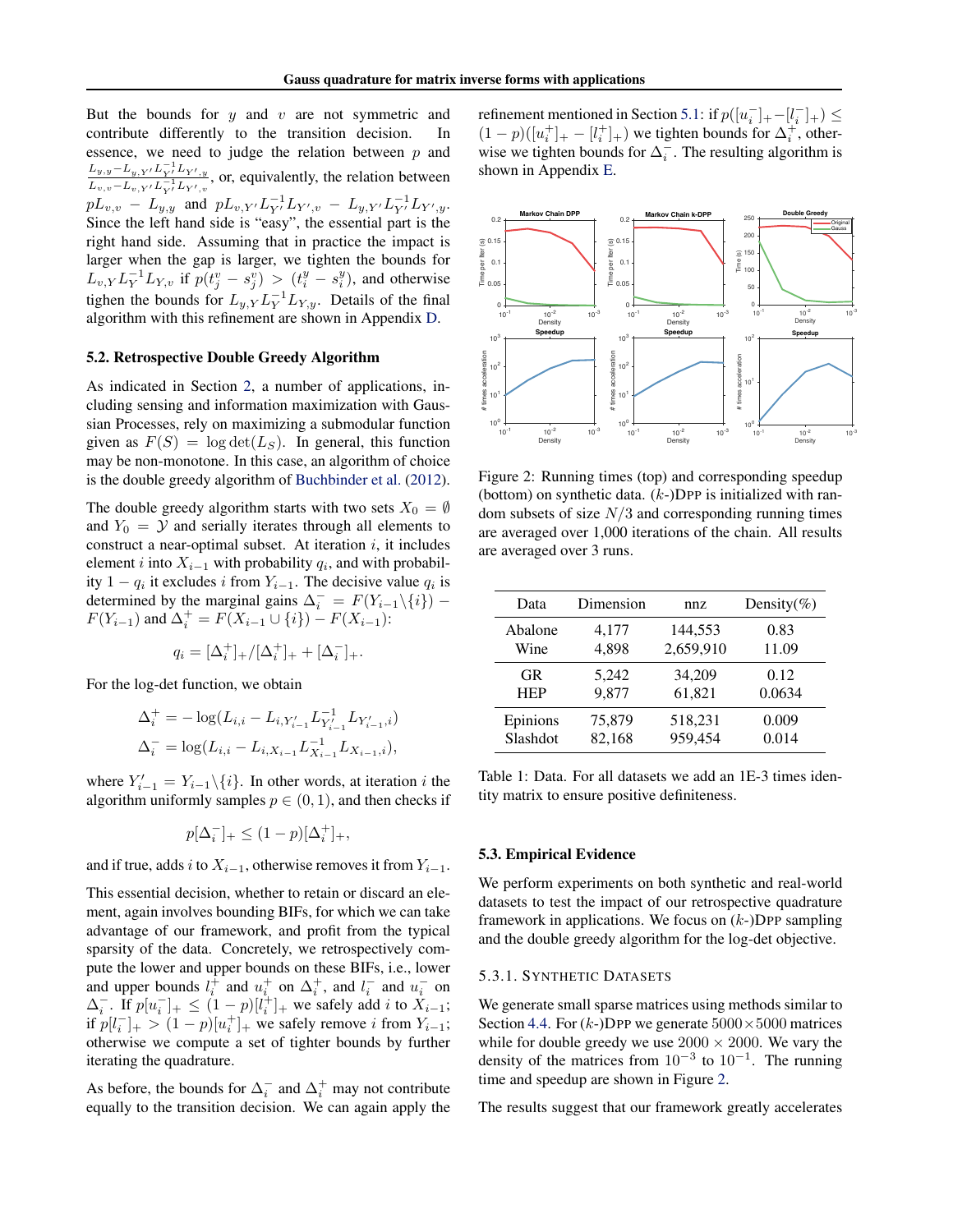Gauss quadrature for matrix inverse forms with applications

|            | Abalone              |             | Wine             |       | GR                           |             | <b>HEP</b>           |              | Epinions         |              |                  | Slashdot     |
|------------|----------------------|-------------|------------------|-------|------------------------------|-------------|----------------------|--------------|------------------|--------------|------------------|--------------|
| <b>DPP</b> | $9.6E - 3$<br>5.4E-4 | 1x<br>17.8x | 8.5E-2<br>5.9E-3 | 1x    | $9.3E-3$<br>$14.4x$   4.3E-4 | 1x<br>21.6x | $6.5E-2$<br>$5.9E-4$ | 1x<br>110.2x | 1.46<br>$3.7E-3$ | 1x<br>394.6x | 5.85<br>$7.1E-3$ | 1x<br>823.9x |
| $k$ -DPP   | $1.4E-2$             | 1x          | 0.15             | 1x    | $1.7E-2$                     | 1x          | 0.13                 | 1x           | 2.40             | 1x           | 11.83            | 1x           |
|            | $7.3E-4$             | 19.2x       | $1.1E-2$         | 13.6x | 7.3E-4                       | 23.3x       | $9.2E - 4$           | 141.3x       | $4.9E-3$         | 489.8x       | $1E-2$           | 1183x        |
| DG         | 1025.6               | 1x          | 1951.3           | 1x    | 965.8                        | 1x          | 6269.4               | 1x           | $\ast$           | $\ast$       | $\ast$           | $\ast$       |
|            | 17.3                 | 59.3x       | 423.2            | 4.6x  | 10                           | 9.7x        | 25.3                 | 247.8x       | 418              | $\ast$       | 712.9            | $\ast$       |

Table 2: Running time and speedup for (*k*-)DPP and double greedy. For results on each dataset (occupying two columns), the first column shows the running time (in seconds) and the second column shows the speedup. For each algorithm (occupying two rows), the first row shows results from the original algorithm and the second row shows results from algorithms using our framework. For Epinions and Slashdot, entries of "\*" indicate that the experiments did not finish within 24 hours.

both DPP sampling and submodular maximization. The speedups are particularly pronounced for sparse matrices. As the matrices become very sparse, the original algorithms profit from sparsity too, and the difference shrinks a little. Overall, we see that our framework has the potential to lead to substantial speedups for algorithms involving bilinear inverse forms.

### 5.3.2. REAL DATASETS

We further test our framework on real-world datasets of varying sizes. We selected 6 datasets, four of them are of small/medium size and two are large. The four small/medium-sized datasets are used in (Gittens & Mahoney, 2013). The first two of small/medium-sized datasets, Abalone and Wine<sup>2</sup>, are popular datasets for regression, and we construct sparse kernel matrices with an RBF kernel. We set the bandwidth parameter for Abalone as  $\sigma = 0.15$  and that for Wine as  $\sigma = 1$  and the cut-off parameter as  $3\sigma$  for both datasets, as in (Gittens & Mahoney, 2013). The other two small/medium-sized datasets are GR (arXiv High Energy Physics collaboration graph) and HEP (arXiv General Relativity collaboration graph), where the kernel matrices are Laplacian matrices. The final two large datasets datasets are Epinions (Who-trustswhom network of Epinions) and Slashdot (Slashdot social network from Feb. 2009)  $3$  with large Laplacian matrices. Dataset statistics are shown in Table 1.

The running times in Table 2 suggest that the iterative bounds from quadrature significantly accelerate (*k*-)DPP sampling and double greedy on real data. Our algorithms lead to speedups of up to a thousand times.

On the large sparse matrices, the "standard" double greedy algorithm did not finish within 24 hours, due to the expensive matrix operations involved. With our framework, the algorithm needs only 15 minutes. To our knowledge, these results are the first time to run DPP and double greedy for information gain on such large datasets.

# 6. Conclusion

In this paper we present a general and powerful computational framework for algorithms that rely on computations of bilinear inverse forms. The framework uses Gauss quadrature methods to lazily and iteratively tighten bounds, and is supported by our new theoretical results. We analyze properties of the various types of Gauss quadratures for approximating the bilinear inverse forms and show that all bounds are monotonically becoming tighter with the number of iterations; those given by Gauss-Radau are superior to those obtained from other Gauss-type quadratures; and both lower and upper bounds enjoy a linear convergence rate. We empirically verify the efficiency of our framework and are able to obtain speedups of up to a thousand times for two popular examples: maximizing information gain and sampling from determinantal point processes.

Acknowledgements This research was partially supported by an NSF CAREER award 1553284 and a Google Research Award.

# **References**

- Anari, Nima, Gharan, Shayan Oveis, and Rezaei, Alireza. Monte Carlo Markov chain algorithms for sampling strongly Rayleigh distributions and determinantal point processes. In *COLT*, 2016.
- Atzori, Luigi, Iera, Antonio, and Morabito, Giacomo. The Internet of Things: A survey. *Computer networks*, 54 (15):2787–2805, 2010.
- Bai, Zhaojun and Golub, Gene H. Bounds for the trace of the inverse and the determinant of symmetric positive definite matrices. *Annals of Numerical Mathematics*, pp.

 $^{2}$ Available at <code>http://archive.ics.uci.edu/ml/.</code>

 $^3$ Available at https://snap.stanford.edu/data/.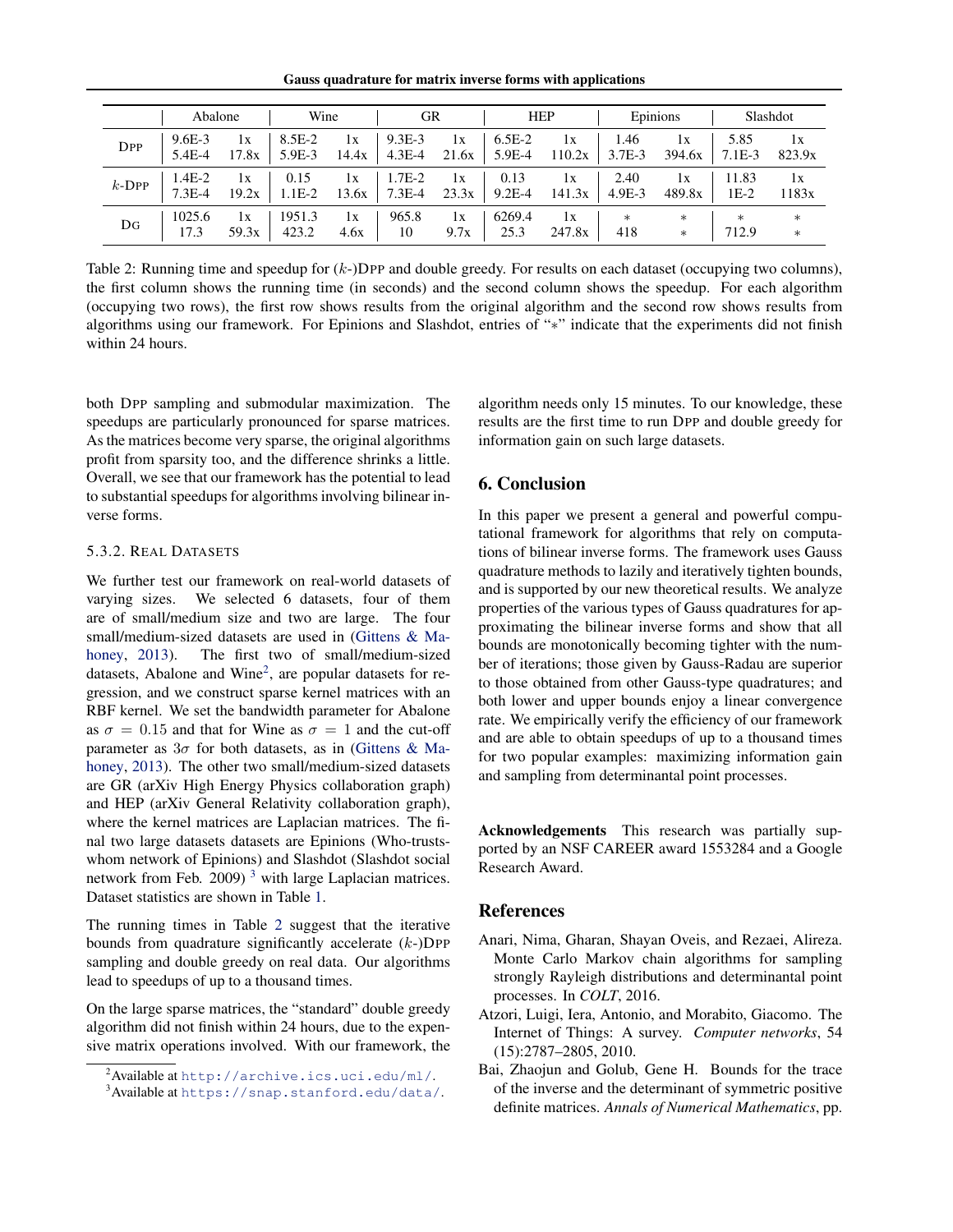29–38, 1996.

- Bai, Zhaojun, Fahey, Gark, and Golub, Gene H. Some large-scale matrix computation problems. *Journal of Computational and Applied Mathematics*, pp. 71–89, 1996.
- Bekas, Constantine, Kokiopoulou, Effrosyni, and Saad, Yousef. An estimator for the diagonal of a matrix. *Applied numerical mathematics*, pp. 1214–1229, 2007.
- Bekas, Constantine, Curioni, Alessandro, and Fedulova, Irina. Low cost high performance uncertainty quantification. In *Proceedings of the 2nd Workshop on High Performance Computational Finance*, 2009.
- Belabbas, Mohamed-Ali and Wolfe, Patrick J. Spectral methods in machine learning and new strategies for very large datasets. *Proceedings of the National Academy of Sciences*, pp. 369–374, 2009.
- Benzi, Michele and Golub, Gene H. Bounds for the entries of matrix functions with applications to preconditioning. *BIT Numerical Mathematics*, pp. 417–438, 1999.
- Benzi, Michele and Klymko, Christine. Total communicability as a centrality measure. *J. Complex Networks*, pp. 124–149, 2013.
- Bonacich, Phillip. Power and centrality: A family of measures. *American Journal of Sociology*, pp. 1170–1182, 1987.
- Boutsidis, Christos, Mahoney, Michael W., and Drineas, Petros. An improved approximation algorithm for the column subset selection problem. In *SODA*, pp. 968– 977, 2009.
- Brezinski, Claude. Error estimates for the solution of linear systems. *SIAM Journal on Scientific Computing*, pp. 764–781, 1999.
- Brezinski, Claude, Fika, Paraskevi, and Mitrouli, Marilena. Estimations of the trace of powers of positive self-adjoint operators by extrapolation of the moments. *Electronic Transactions on Numerical Analysis*, pp. 144–155, 2012.
- Buchbinder, Niv, Feldman, Moran, Naor, Joseph, and Schwartz, Roy. A tight linear time (1/2)-approximation for unconstrained submodular maximization. In *FOCS*, 2012.
- Dong, Shao-Jing and Liu, Keh-Fei. Stochastic estimation with *z*<sup>2</sup> noise. *Physics Letters B*, pp. 130–136, 1994.
- Estrada, Ernesto and Higham, Desmond J. Network properties revealed through matrix functions. *SIAM Review*, pp. 696–714, 2010.
- Fenu, Caterina, Martin, David R., Reichel, Lothar, and Rodriguez, Giuseppe. Network analysis via partial spectral factorization and Gauss quadrature. *SIAM Journal on Scientific Computing*, pp. A2046–A2068, 2013.
- Fika, Paraskevi and Koukouvinos, Christos. Stochastic estimates for the trace of functions of matrices via Hadamard matrices. *Communications in Statistics-Simulation and Computation*, 2015.
- Fika, Paraskevi and Mitrouli, Marilena. Estimation of the

bilinear form  $y^* f(A)x$  for Hermitian matrices. *Linear Algebra and its Applications*, 2015.

- Fika, Paraskevi, Mitrouli, Marilena, and Roupa, Paraskevi. Estimates for the bilinear form  $x^T A^{-1} y$  with applications to linear algebra problems. *Electronic Transactions on Numerical Analysis*, pp. 70–89, 2014.
- Freericks, James K. Transport in multilayered nanostructures. *The Dynamical Mean-Field Theory Approach, Imperial College, London*, 2006.
- Frommer, Andreas, Lippert, Thomas, Medeke, Björn, and Schilling, Klaus. *Numerical Challenges in Lattice Quantum Chromodynamics: Joint Interdisciplinary Workshop of John Von Neumann Institute for Computing, Julich, ¨ and Institute of Applied Computer Science, Wuppertal University, August 1999*, volume 15. Springer Science & Business Media, 2012.
- Gauss, Carl F. *Methodus nova integralium valores per approximationem inveniendi*. apvd Henricvm Dieterich, 1815.
- Gautschi, Walter. A survey of Gauss-Christoffel quadrature formulae. In *EB Christoffel*, pp. 72–147. Springer, 1981.
- Gillenwater, Jennifer, Kulesza, Alex, and Taskar, Ben. Near-optimal MAP inference for determinantal point processes. In *NIPS*, 2012.
- Gittens, Alex and Mahoney, Michael W. Revisiting the Nyström method for improved large-scale machine learning. *ICML*, 2013.
- Golub, Gene H. Some modified matrix eigenvalue problems. *SIAM Review*, pp. 318–334, 1973.
- Golub, Gene H. and Meurant, Gérard. Matrices, moments and quadrature II; how to compute the norm of the error in iterative methods. *BIT Numerical Mathematics*, pp. 687–705, 1997.
- Golub, Gene H. and Meurant, Gérard. Matrices, moments *and quadrature with applications*. Princeton University Press, 2009.
- Golub, Gene H. and Welsch, John H. Calculation of Gauss quadrature rules. *Mathematics of computation*, pp. 221– 230, 1969.
- Golub, Gene H., Stoll, Martin, and Wathen, Andy. Approximation of the scattering amplitude and linear systems. *Elec. Tran. on Numerical Analysis*, pp. 178–203, 2008.
- Hestenes, Magnus R. and Stiefel, Eduard. Methods of conjugate gradients for solving linear systems. *J. Research of the National Bureau of Standards*, pp. 409–436, 1952.
- Hough, J. Ben, Krishnapur, Manjunath, Peres, Yuval, and Virág, Bálint. Determinantal processes and independence. *Probability Surveys*, 2006.
- Kang, Byungkon. Fast determinantal point process sampling with application to clustering. In *NIPS*, pp. 2319– 2327, 2013.
- Krause, Andreas, Singh, Ajit, and Guestrin, Carlos. Nearoptimal sensor placements in Gaussian processes: Theory, efficient algorithms and empirical studies. *JMLR*,